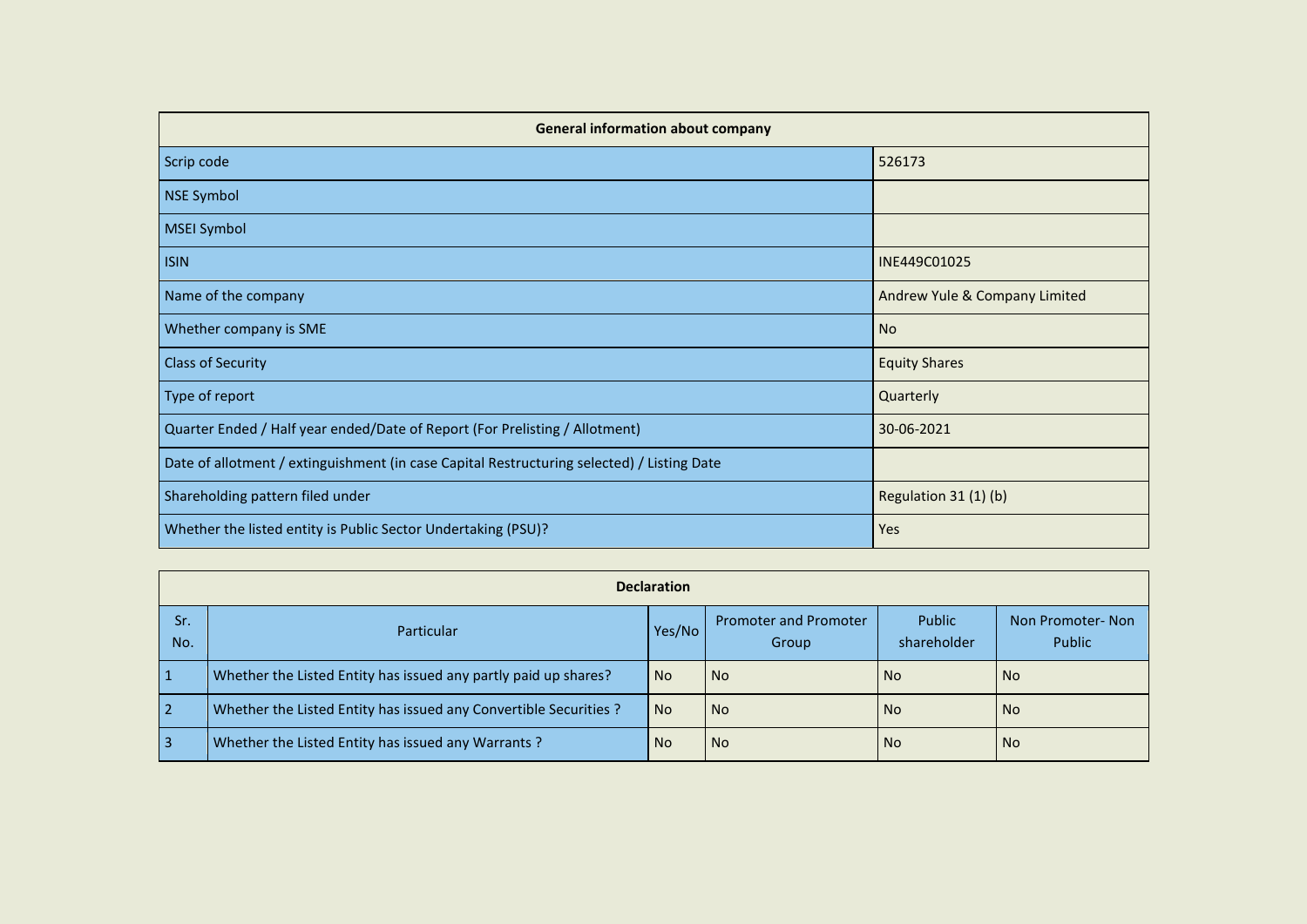| $\vert 4$  | Whether the Listed Entity has any shares against which depository<br>receipts are issued? | <b>No</b> | <b>No</b> | <b>No</b> | <b>No</b> |
|------------|-------------------------------------------------------------------------------------------|-----------|-----------|-----------|-----------|
| 15         | Whether the Listed Entity has any shares in locked-in?                                    | No.       | <b>No</b> | <b>No</b> | l No      |
| <u>  6</u> | Whether any shares held by promoters are pledge or otherwise<br>encumbered?               | <b>No</b> | <b>No</b> |           |           |
|            | Whether company has equity shares with differential voting rights?                        | No.       | <b>No</b> | <b>No</b> | <b>No</b> |
| <u>  8</u> | Whether the listed entity has any significant beneficial owner?                           | <b>No</b> |           |           |           |

|             |                                           |                         |                     |                              |                             |                          | Table I - Summary Statement holding of specified securities |                           |                      |                                      |                     |  |
|-------------|-------------------------------------------|-------------------------|---------------------|------------------------------|-----------------------------|--------------------------|-------------------------------------------------------------|---------------------------|----------------------|--------------------------------------|---------------------|--|
|             |                                           |                         | No. of fully        | No. Of<br>Partly             | No. Of                      | Total nos.               | Shareholding as<br>a % of total no.                         | class of securities (IX)  |                      | Number of Voting Rights held in each |                     |  |
| Category    | Category of<br>shareholder                | Nos. Of<br>shareholders | paid up<br>equity   | paid-up                      | shares<br>underlying        | shares held<br>$(VII) =$ | of shares<br>(calculated as                                 | No of Voting (XIV) Rights |                      |                                      | Total as            |  |
| $\vert$ (1) | (11)                                      | (III)                   | shares held<br>(IV) | equity<br>shares<br>held (V) | Depository<br>Receipts (VI) | $(IV)+(V)+$<br>(VI)      | per SCRR, 1957)<br>(VIII) As a % of<br>$(A+B+C2)$           | Class eg: X               | <b>Class</b><br>eg:y | Total                                | a % of<br>$(A+B+C)$ |  |
| (A)         | Promoter &<br>Promoter<br>Group           | $\mathbf{1}$            | 436374630           |                              |                             | 436374630                | 89.25                                                       | 436374630                 |                      | 436374630                            | 89.25               |  |
| (B)         | Public                                    | 40017                   | 52576348            |                              |                             | 52576348                 | 10.75                                                       | 52576348                  |                      | 52576348                             | 10.75               |  |
| (C)         | <b>Non</b><br>Promoter-<br>Non Public     |                         |                     |                              |                             |                          |                                                             |                           |                      |                                      |                     |  |
| (C1)        | <b>Shares</b><br>underlying<br><b>DRs</b> |                         |                     |                              |                             |                          |                                                             |                           |                      |                                      |                     |  |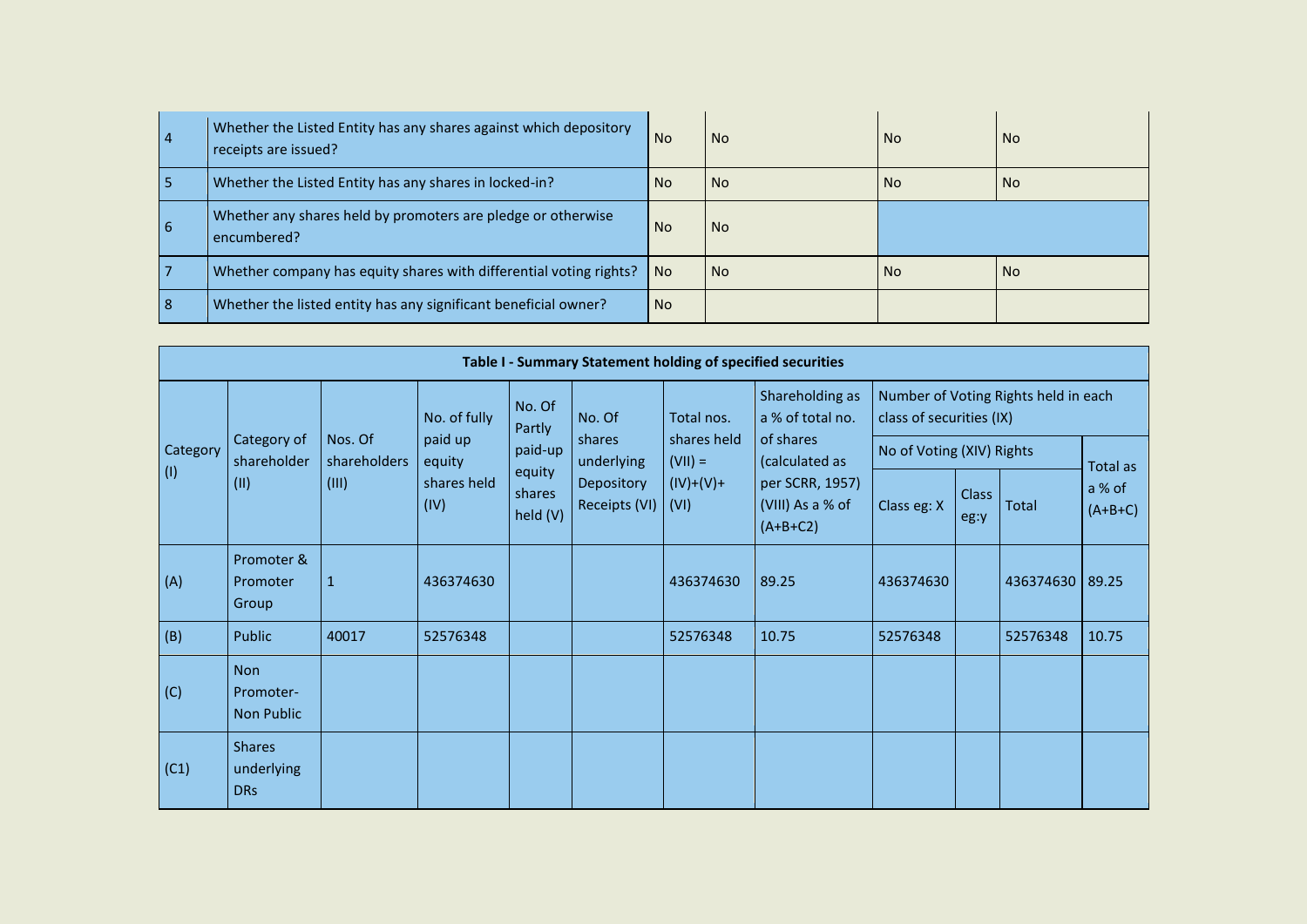| $\vert$ (C2) | Shares held<br>by Employee<br><b>Trusts</b> |       |           |  |           |     |           |                 |  |
|--------------|---------------------------------------------|-------|-----------|--|-----------|-----|-----------|-----------------|--|
|              | Total                                       | 40018 | 488950978 |  | 488950978 | 100 | 488950978 | 488950978   100 |  |

| Table I - Summary Statement holding of specified securities |                                              |                                            |                                                                    |                                                                                                               |                                                                                                            |                                        |                                                      |                                                                               |                                                 |                                       |  |  |
|-------------------------------------------------------------|----------------------------------------------|--------------------------------------------|--------------------------------------------------------------------|---------------------------------------------------------------------------------------------------------------|------------------------------------------------------------------------------------------------------------|----------------------------------------|------------------------------------------------------|-------------------------------------------------------------------------------|-------------------------------------------------|---------------------------------------|--|--|
| Category<br>$\vert$ (l)                                     | Category of<br>shareholder<br>(II)           | No. Of Shares<br>Underlying<br>Outstanding | No. of Shares<br><b>Underlying</b><br>Outstanding<br>Warrants (Xi) | No. Of Shares<br>Underlying<br>Outstanding<br>convertible<br>securities and<br>No. Of<br>Warrants (Xi)<br>(a) | Shareholding, as a<br>% assuming full<br>conversion of<br>convertible<br>securities (as a<br>percentage of | Number of<br>Locked in<br>shares (XII) |                                                      | Number of<br><b>Shares</b><br>pledged or<br>otherwise<br>encumbered<br>(XIII) |                                                 | Number of<br>equity shares<br>held in |  |  |
|                                                             |                                              | convertible<br>securities (X)              |                                                                    |                                                                                                               | diluted share<br>capital) (XI)=<br>$(VII)+(X)$ As a % of<br>$(A+B+C2)$                                     | No.<br>(a)                             | As a $%$<br>of total<br><b>Shares</b><br>held<br>(b) | No.<br>(a)                                                                    | As a %<br>of total<br><b>Shares</b><br>held (b) | dematerialized<br>form (XIV)          |  |  |
| (A)                                                         | Promoter &<br>Promoter<br>Group              |                                            |                                                                    |                                                                                                               | 89.25                                                                                                      |                                        |                                                      |                                                                               |                                                 | 436374630                             |  |  |
| (B)                                                         | Public                                       |                                            |                                                                    |                                                                                                               | 10.75                                                                                                      |                                        |                                                      |                                                                               |                                                 | 52003660                              |  |  |
| (C)                                                         | <b>Non</b><br>Promoter-<br><b>Non Public</b> |                                            |                                                                    |                                                                                                               |                                                                                                            |                                        |                                                      |                                                                               |                                                 |                                       |  |  |
| (C1)                                                        | <b>Shares</b><br>underlying<br><b>DRs</b>    |                                            |                                                                    |                                                                                                               |                                                                                                            |                                        |                                                      |                                                                               |                                                 |                                       |  |  |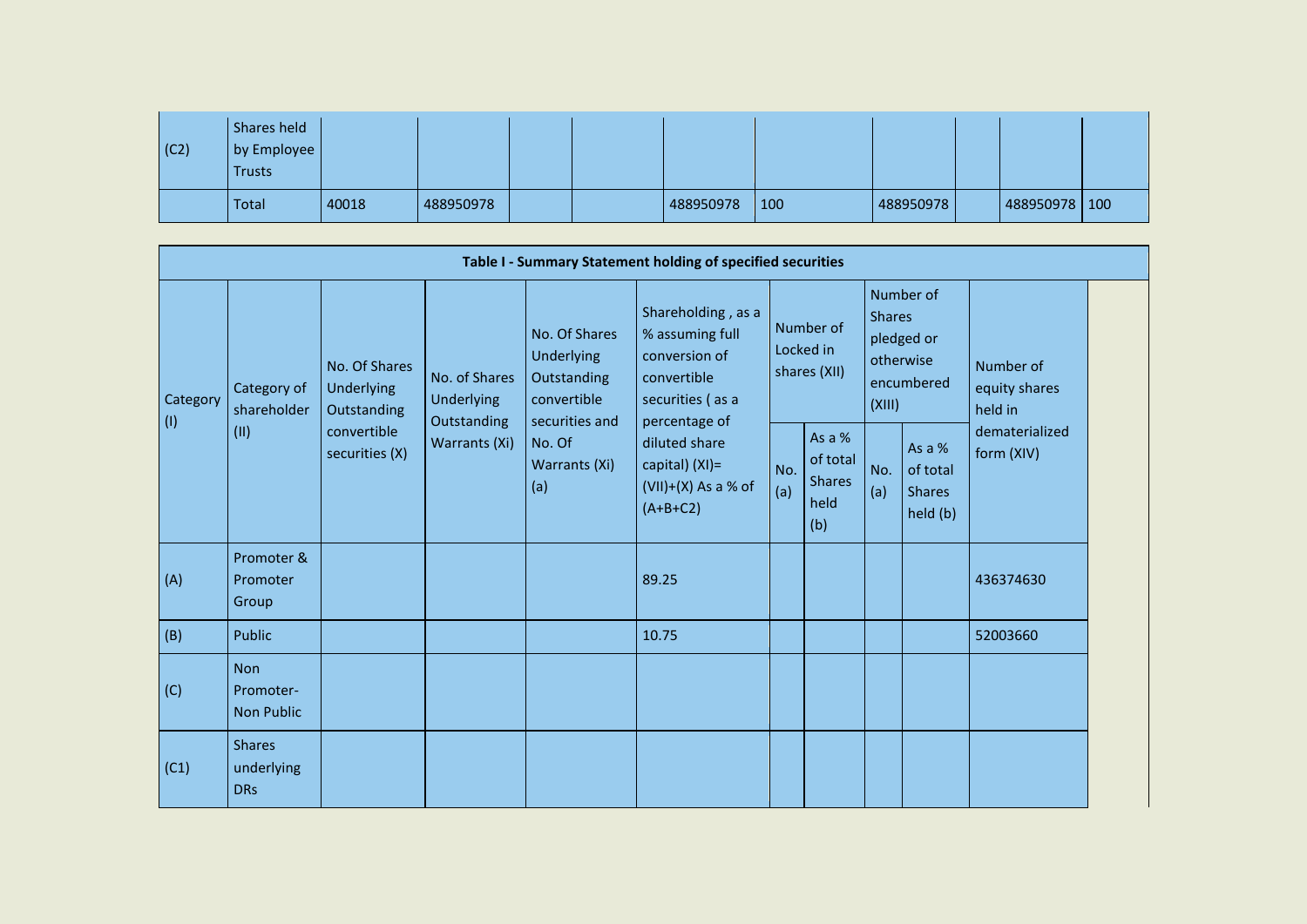| $\vert$ (C2) | Shares held<br>by Employee<br>Trusts |  |     |  |  |           |
|--------------|--------------------------------------|--|-----|--|--|-----------|
|              | Total                                |  | 100 |  |  | 488378290 |

|                                              |                                                         |                                                                                      |                               |                                       |                                              |                                       | Table II - Statement showing shareholding pattern of the Promoter and Promoter Group |                           |                      |                                      |                                                  |
|----------------------------------------------|---------------------------------------------------------|--------------------------------------------------------------------------------------|-------------------------------|---------------------------------------|----------------------------------------------|---------------------------------------|--------------------------------------------------------------------------------------|---------------------------|----------------------|--------------------------------------|--------------------------------------------------|
|                                              |                                                         |                                                                                      |                               | No. Of<br>Partly                      | No. Of                                       |                                       | Shareholding<br>as a % of                                                            | class of securities (IX)  |                      | Number of Voting Rights held in each |                                                  |
|                                              | Category &                                              | Nos. Of                                                                              | No. of fully<br>paid up       | paid-                                 | shares                                       | Total nos.<br>shares                  | total no. of<br>shares                                                               | No of Voting (XIV) Rights |                      |                                      | <b>Total</b>                                     |
| Sr.                                          | Name of the<br><b>Shareholders</b><br>(1)               | shareholders<br>(III)                                                                | equity<br>shares<br>held (IV) | up<br>equity<br>shares<br>held<br>(V) | underlying<br>Depository<br>Receipts<br>(VI) | held $(VII) =$<br>$(IV)+(V)+$<br>(VI) | (calculated<br>as per SCRR,<br>1957) (VIII)<br>As a % of<br>$(A+B+C2)$               | Class eg: X               | <b>Class</b><br>eg:y | <b>Total</b>                         | as a %<br>of<br><b>Total</b><br>Voting<br>rights |
| $\overline{A}$                               |                                                         | Table II - Statement showing shareholding pattern of the Promoter and Promoter Group |                               |                                       |                                              |                                       |                                                                                      |                           |                      |                                      |                                                  |
| (1)                                          | Indian                                                  |                                                                                      |                               |                                       |                                              |                                       |                                                                                      |                           |                      |                                      |                                                  |
| (b)                                          | Central<br>Government/<br><b>State</b><br>Government(s) |                                                                                      | 436374630                     |                                       |                                              | 436374630 89.25                       |                                                                                      | 436374630                 |                      | 436374630                            | 89.25                                            |
| Sub-Total (A)(1)                             |                                                         | $\mathbf{1}$                                                                         | 436374630                     |                                       |                                              | 436374630 89.25                       |                                                                                      | 436374630                 |                      | 436374630 89.25                      |                                                  |
| (2)                                          | Foreign                                                 |                                                                                      |                               |                                       |                                              |                                       |                                                                                      |                           |                      |                                      |                                                  |
| <b>Total Shareholding of</b><br>Promoter and |                                                         | 1                                                                                    | 436374630                     |                                       |                                              | 436374630                             | 89.25                                                                                | 436374630                 |                      | 436374630                            | 89.25                                            |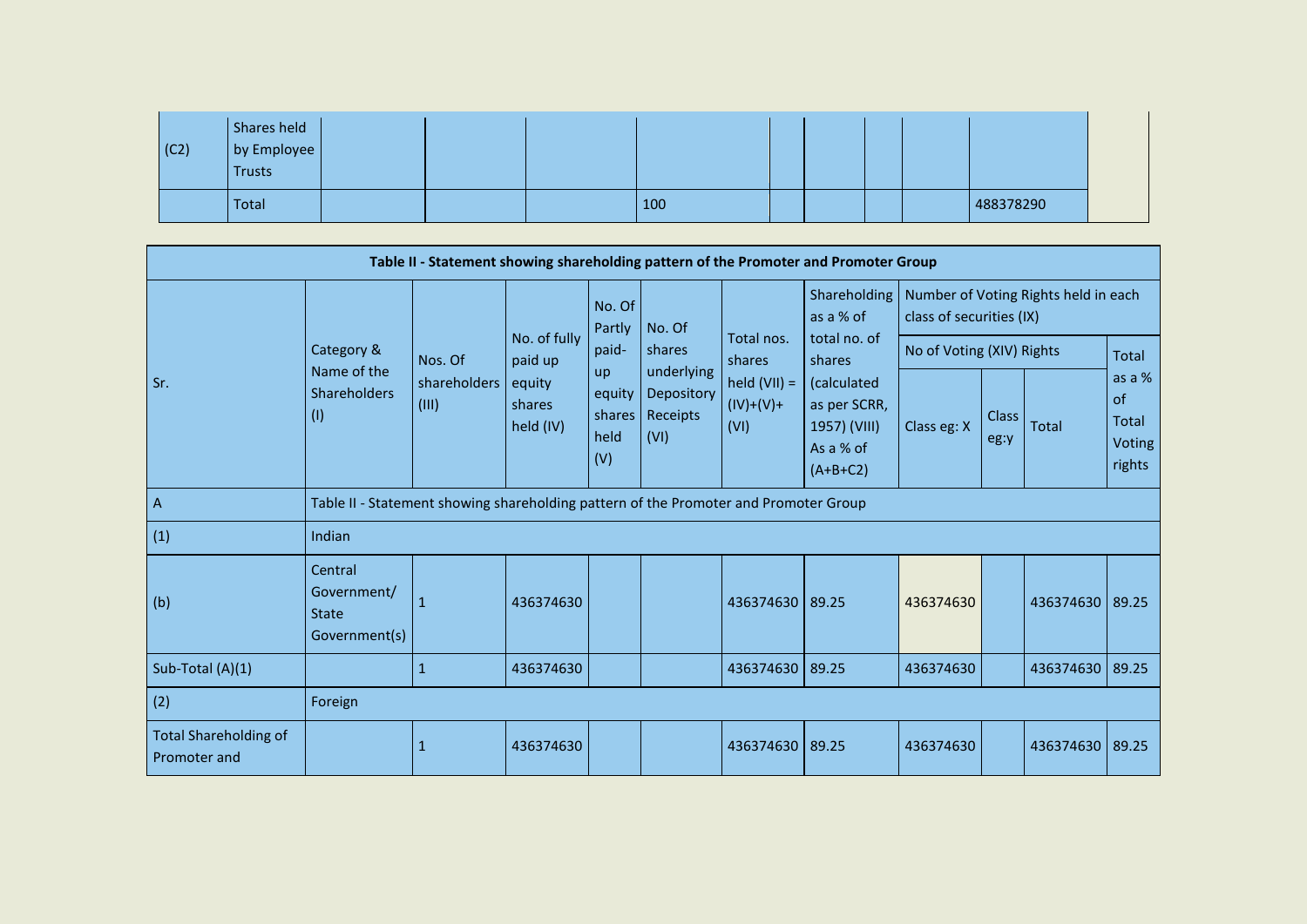| <b>Promoter Group</b><br>$(A)=(A)(1)+(A)(2)$ |                                                                                                            |                |          |  |          |           |          |          |             |
|----------------------------------------------|------------------------------------------------------------------------------------------------------------|----------------|----------|--|----------|-----------|----------|----------|-------------|
| $\sf B$                                      | Table III - Statement showing shareholding pattern of the Public shareholder                               |                |          |  |          |           |          |          |             |
| (1)                                          | Institutions                                                                                               |                |          |  |          |           |          |          |             |
| (a)                                          | <b>Mutual Funds</b>                                                                                        | $\overline{3}$ | 950      |  | 950      | $\pmb{0}$ | 950      | 950      | $\mathbf 0$ |
| (f)                                          | Financial<br>Institutions/<br><b>Banks</b>                                                                 | 26             | 19117    |  | 19117    | $\pmb{0}$ | 19117    | 19117    | $\mathbf 0$ |
| (i)                                          | Any Other<br>(specify)                                                                                     | $\mathbf 1$    | 10765076 |  | 10765076 | 2.2       | 10765076 | 10765076 | 2.2         |
| Sub-Total (B)(1)                             |                                                                                                            | 30             | 10785143 |  | 10785143 | 2.21      | 10785143 | 10785143 | 2.21        |
| (3)                                          | Non-institutions                                                                                           |                |          |  |          |           |          |          |             |
| (a(i))                                       | Individuals -<br>i.Individual<br>shareholders<br>holding<br>nominal share<br>capital up to<br>Rs. 2 lakhs. | 39513          | 36704600 |  | 36704600 | 7.51      | 36704600 | 36704600 | 7.51        |
| (a(ii))                                      | Individuals - ii.<br>Individual<br>shareholders<br>holding<br>nominal share<br>capital in                  | 20             | 2969342  |  | 2969342  | 0.61      | 2969342  | 2969342  | 0.61        |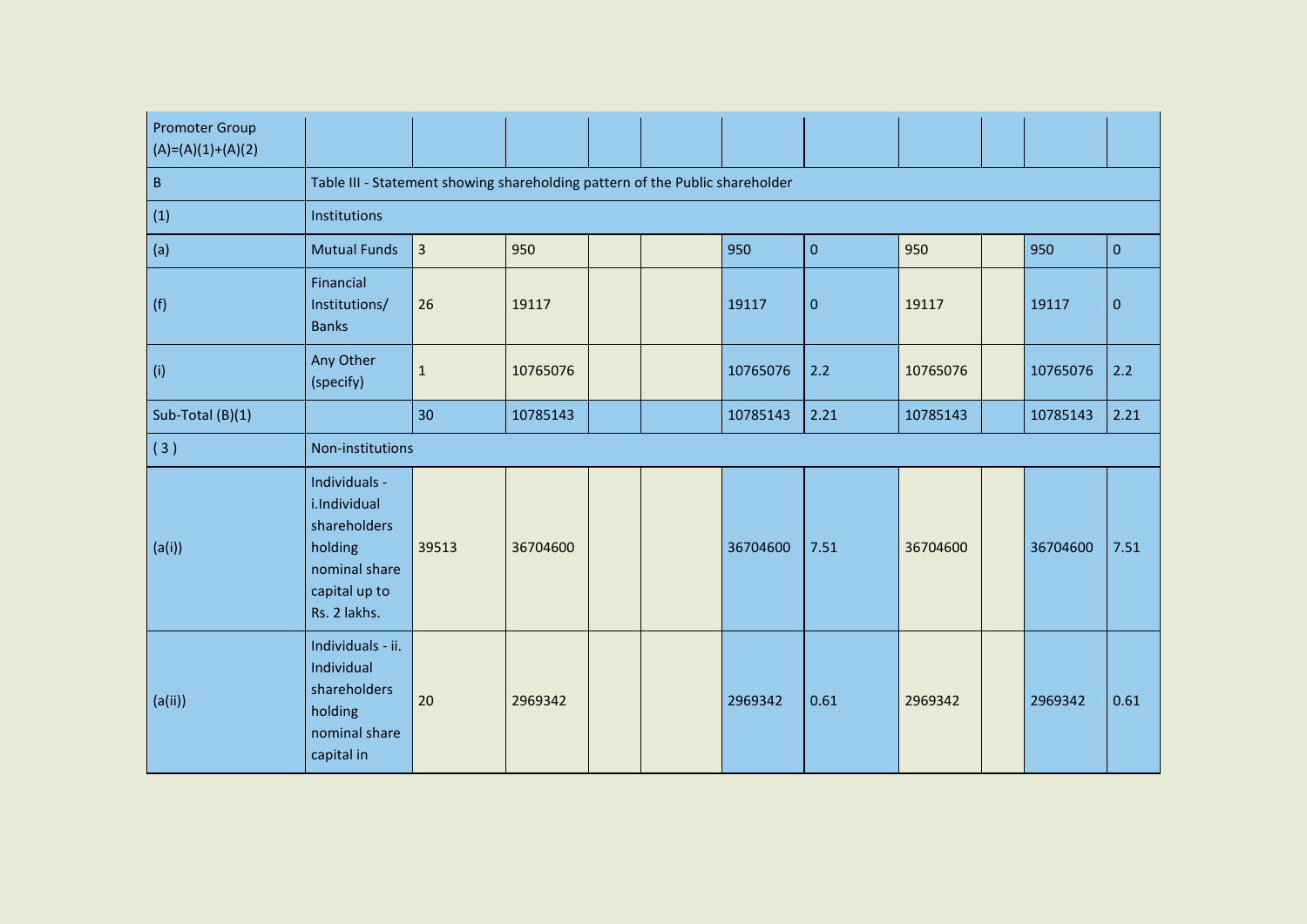|                                                                   | excess of Rs. 2<br>lakhs.                                                                     |       |           |  |           |       |           |           |       |
|-------------------------------------------------------------------|-----------------------------------------------------------------------------------------------|-------|-----------|--|-----------|-------|-----------|-----------|-------|
| (e)                                                               | Any Other<br>(specify)                                                                        | 454   | 2117263   |  | 2117263   | 0.43  | 2117263   | 2117263   | 0.43  |
| Sub-Total $(B)(3)$                                                |                                                                                               | 39987 | 41791205  |  | 41791205  | 8.55  | 41791205  | 41791205  | 8.55  |
| <b>Total Public</b><br>Shareholding<br>$(B)=(B)(1)+(B)(2)+(B)(3)$ |                                                                                               | 40017 | 52576348  |  | 52576348  | 10.75 | 52576348  | 52576348  | 10.75 |
| C                                                                 | Table IV - Statement showing shareholding pattern of the Non Promoter- Non Public shareholder |       |           |  |           |       |           |           |       |
| Total (A+B+C2)                                                    |                                                                                               | 40018 | 488950978 |  | 488950978 | 100   | 488950978 | 488950978 | 100   |
| Total (A+B+C)                                                     |                                                                                               | 40018 | 488950978 |  | 488950978 | 100   | 488950978 | 488950978 | 100   |

| Table II - Statement showing shareholding pattern of the Promoter and Promoter Group |                                                                   |                                                          |                                                                         |                                                                                                                               |                                        |                                                   |                                                               |                                    |                                                          |  |  |
|--------------------------------------------------------------------------------------|-------------------------------------------------------------------|----------------------------------------------------------|-------------------------------------------------------------------------|-------------------------------------------------------------------------------------------------------------------------------|----------------------------------------|---------------------------------------------------|---------------------------------------------------------------|------------------------------------|----------------------------------------------------------|--|--|
| Sr.                                                                                  | No. Of Shares                                                     | No. of Shares                                            | No. Of Shares<br><b>Underlying</b>                                      | Shareholding, as a<br>% assuming full<br>conversion of                                                                        | Number of<br>Locked in<br>shares (XII) |                                                   | Number of Shares<br>pledged or otherwise<br>encumbered (XIII) |                                    | Number of                                                |  |  |
|                                                                                      | <b>Underlying</b><br>Outstanding<br>convertible<br>securities (X) | <b>Underlying</b><br>Outstanding<br>Warrants (Xi)<br>(a) | Outstanding<br>convertible<br>securities and<br>No. Of<br>Warrants (Xi) | convertible<br>securities (as a<br>percentage of<br>diluted share<br>capital) $(XI) =$<br>$(VII)+(X)$ As a % of<br>$(A+B+C2)$ | No.<br>(a)                             | As a $%$<br>of total<br><b>Shares</b><br>held (b) | No.<br>(a)                                                    | As a % of total<br>Shares held (b) | equity shares<br>held in<br>dematerialized<br>form (XIV) |  |  |
| A                                                                                    |                                                                   |                                                          |                                                                         | Table II - Statement showing shareholding pattern of the Promoter and Promoter Group                                          |                                        |                                                   |                                                               |                                    |                                                          |  |  |
| (1)                                                                                  | Indian                                                            |                                                          |                                                                         |                                                                                                                               |                                        |                                                   |                                                               |                                    |                                                          |  |  |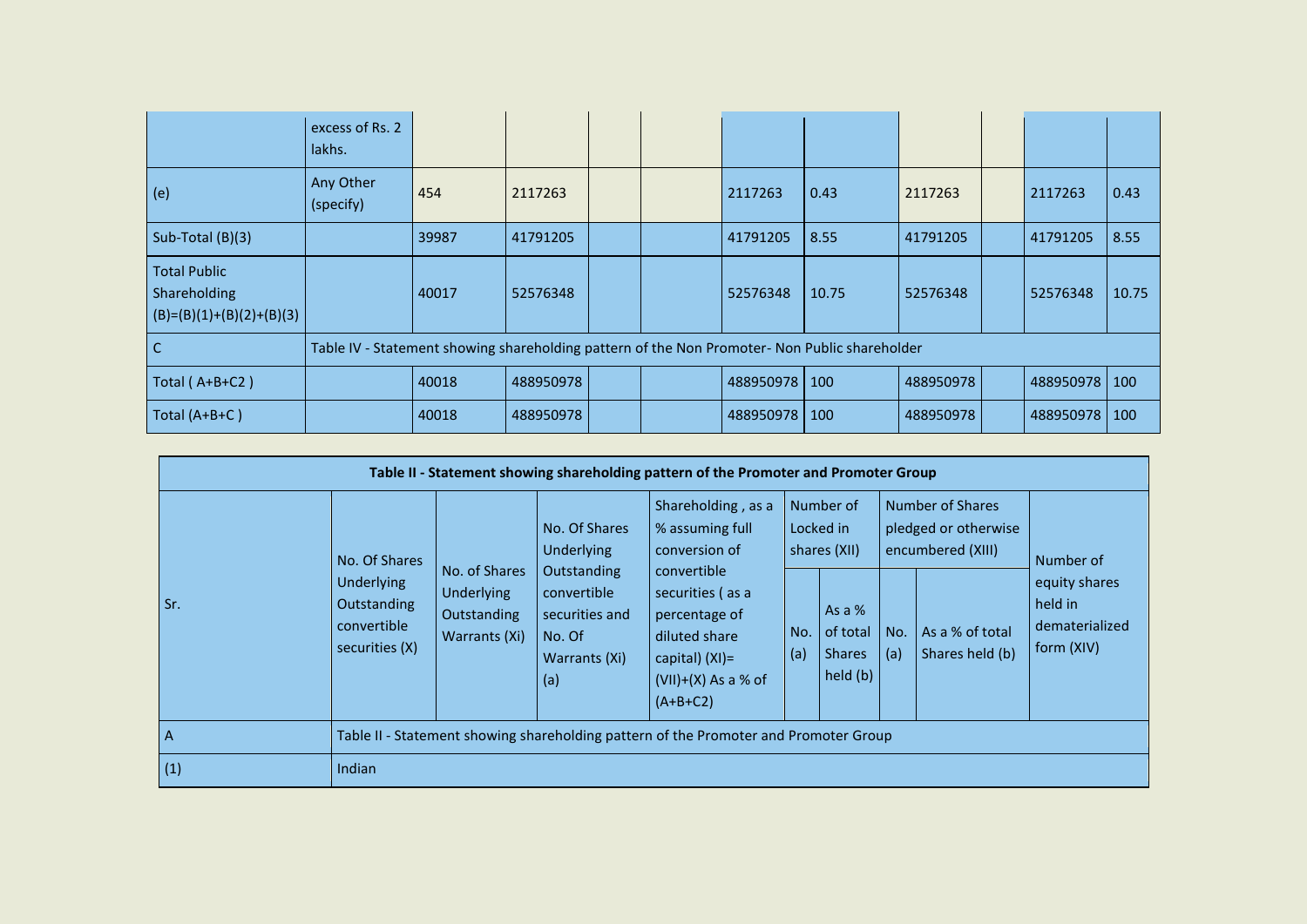| (b)                                                                                       |                  |  | 89.25                                                                                         |  |  | 436374630 |
|-------------------------------------------------------------------------------------------|------------------|--|-----------------------------------------------------------------------------------------------|--|--|-----------|
| Sub-Total (A)(1)                                                                          |                  |  | 89.25                                                                                         |  |  | 436374630 |
| (2)                                                                                       | Foreign          |  |                                                                                               |  |  |           |
| <b>Total Shareholding of</b><br><b>Promoter and Promoter</b><br>Group $(A)=(A)(1)+(A)(2)$ |                  |  | 89.25                                                                                         |  |  | 436374630 |
| $\sf B$                                                                                   |                  |  | Table III - Statement showing shareholding pattern of the Public shareholder                  |  |  |           |
| (1)                                                                                       | Institutions     |  |                                                                                               |  |  |           |
| (a)                                                                                       |                  |  | $\pmb{0}$                                                                                     |  |  | $\pmb{0}$ |
| (f)                                                                                       |                  |  | $\mathbf 0$                                                                                   |  |  | 1465      |
| (i)                                                                                       |                  |  | 2.2                                                                                           |  |  | 10765076  |
| Sub-Total (B)(1)                                                                          |                  |  | 2.21                                                                                          |  |  | 10766541  |
| (3)                                                                                       | Non-institutions |  |                                                                                               |  |  |           |
| (a(i))                                                                                    |                  |  | 7.51                                                                                          |  |  | 36168597  |
| (a(i))                                                                                    |                  |  | 0.61                                                                                          |  |  | 2969342   |
| (e)                                                                                       |                  |  | 0.43                                                                                          |  |  | 2099180   |
| Sub-Total (B)(3)                                                                          |                  |  | 8.55                                                                                          |  |  | 41237119  |
| <b>Total Public Shareholding</b><br>$(B)=(B)(1)+(B)(2)+(B)(3)$                            |                  |  | 10.75                                                                                         |  |  | 52003660  |
| $\mathsf C$                                                                               |                  |  | Table IV - Statement showing shareholding pattern of the Non Promoter- Non Public shareholder |  |  |           |
| Total (A+B+C2)                                                                            |                  |  | 100                                                                                           |  |  | 488378290 |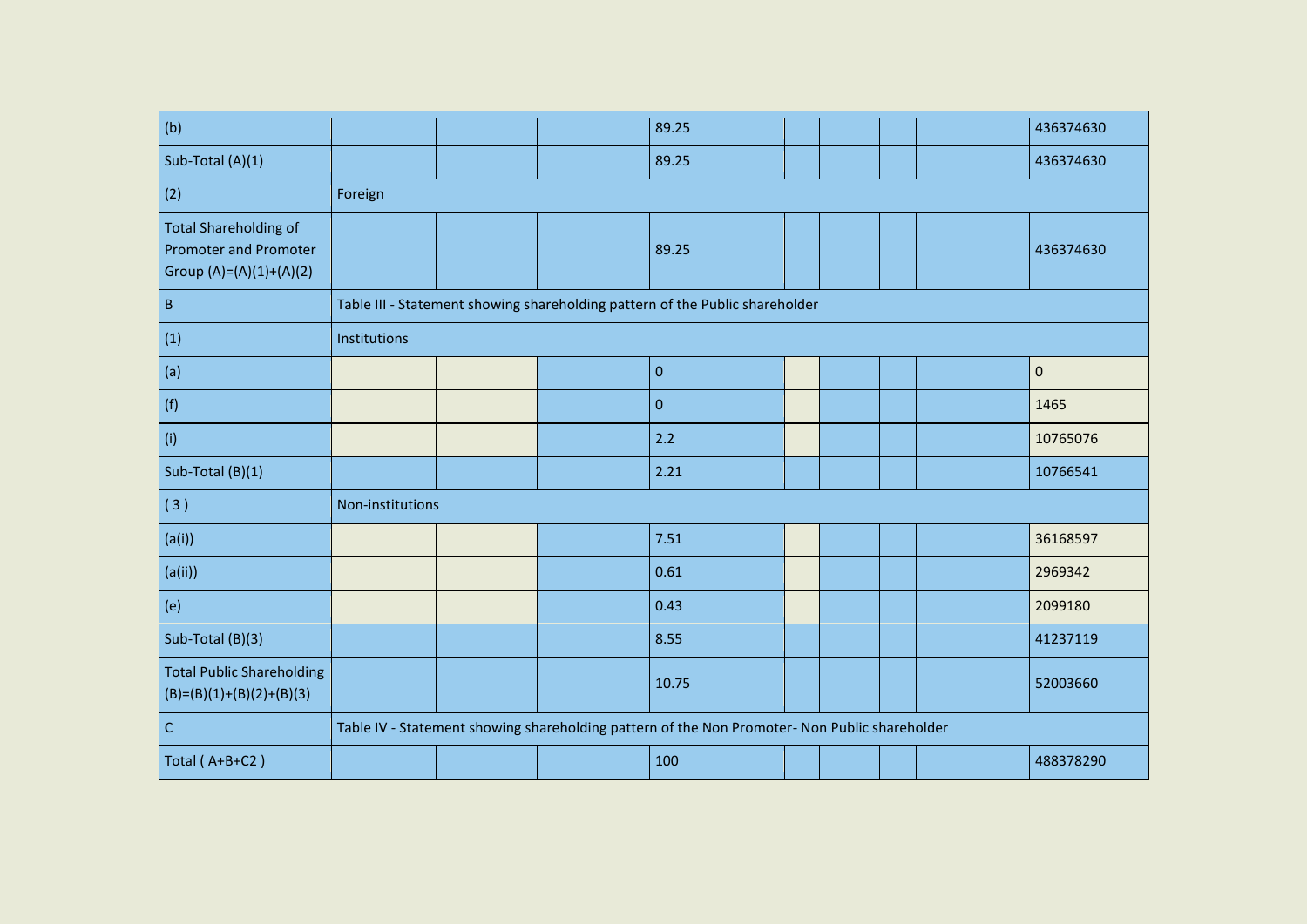| $\vert$ Total (A+B+C)                                                          |  | 100 |  |                           | 488378290 |
|--------------------------------------------------------------------------------|--|-----|--|---------------------------|-----------|
| Disclosure of notes in case of public share holding is less than 25 percentage |  |     |  | Textual<br>Information(1) |           |

|                       | <b>Text Block</b>                                                                                                                                                                                                                                                                                                      |
|-----------------------|------------------------------------------------------------------------------------------------------------------------------------------------------------------------------------------------------------------------------------------------------------------------------------------------------------------------|
| Textual Information() | Since, Andrew Yule & Company Limited is a Government of India Enterprise under the administrative control of the<br>Department of Heavy Industry, Ministry of Heavy Industries & Public Enterprises, Govt. of India, the matter regarding<br>25% of Public Shareholding has been taken up with the concerned Ministry. |

| <b>Central Government/ State Government(s)</b>                                                           |                    |                          |  |  |
|----------------------------------------------------------------------------------------------------------|--------------------|--------------------------|--|--|
| Searial No.                                                                                              |                    |                          |  |  |
| Name of the Shareholders (I)                                                                             | President of India | Click here to go<br>back |  |  |
| <b>PAN (II)</b>                                                                                          |                    | Total                    |  |  |
| No. of fully paid up equity shares held (IV)                                                             | 436374630          | 436374630                |  |  |
| No. Of Partly paid-up equity shares held (V)                                                             |                    |                          |  |  |
| No. Of shares underlying Depository Receipts (VI)                                                        |                    |                          |  |  |
| Total nos. shares held $(VII) = (IV)+(V)+(VI)$                                                           | 436374630          | 436374630                |  |  |
| Shareholding as a % of total no. of shares (calculated as per SCRR, 1957) (VIII) As a<br>% of $(A+B+C2)$ | 89.25              | 89.25                    |  |  |
| Number of Voting Rights held in each class of securities (IX)                                            |                    |                          |  |  |
| Class eg: X                                                                                              | 436374630          | 436374630                |  |  |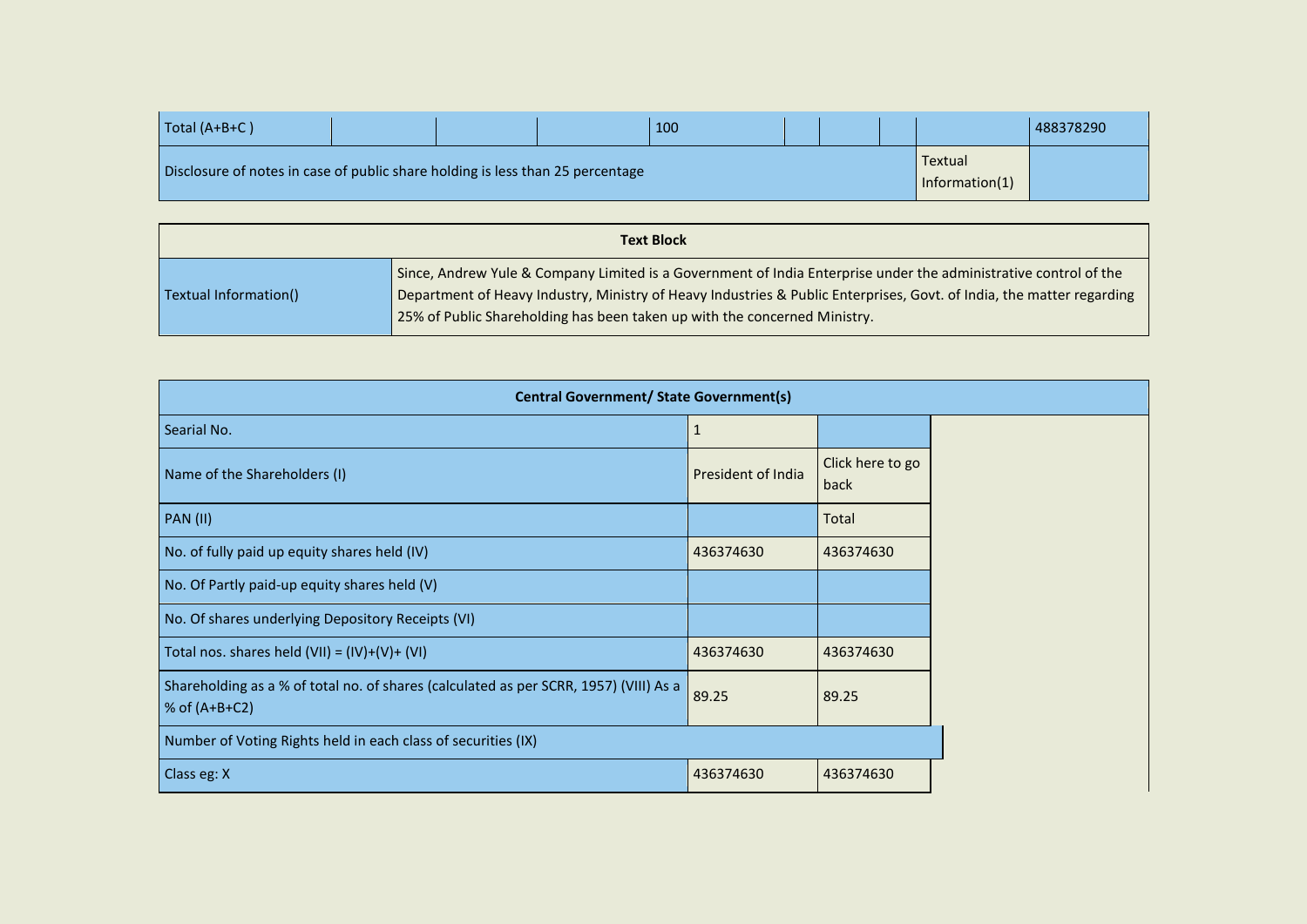| Class eg:y                                                                                                                                               |                                  |           |
|----------------------------------------------------------------------------------------------------------------------------------------------------------|----------------------------------|-----------|
| <b>Total</b>                                                                                                                                             | 436374630                        | 436374630 |
| Total as a % of Total Voting rights                                                                                                                      | 89.25                            | 89.25     |
| No. Of Shares Underlying Outstanding convertible securities (X)                                                                                          |                                  |           |
| No. of Shares Underlying Outstanding Warrants (Xi)                                                                                                       |                                  |           |
| No. Of Shares Underlying Outstanding convertible securities and warrants (X)                                                                             |                                  |           |
| Shareholding, as a % assuming full conversion of convertible securities (as a<br>percentage of diluted share capital) (XI)= (VII)+(X) As a % of (A+B+C2) | 89.25                            | 89.25     |
| Number of Locked in shares (XII)                                                                                                                         |                                  |           |
| No. (a)                                                                                                                                                  |                                  |           |
| As a % of total Shares held (b)                                                                                                                          |                                  |           |
| Number of Shares pledged or otherwise encumbered (XIII)                                                                                                  |                                  |           |
| No. (a)                                                                                                                                                  |                                  |           |
| As a % of total Shares held (b)                                                                                                                          |                                  |           |
| Number of equity shares held in dematerialized form (XIV)                                                                                                | 436374630                        | 436374630 |
| Reason for not providing PAN                                                                                                                             |                                  |           |
| Reason for not providing PAN                                                                                                                             | <b>Textual</b><br>Information(1) |           |
| Shareholder type                                                                                                                                         | Promoter                         |           |

| <b>Text Block</b><br>$\sim$ |
|-----------------------------|
|-----------------------------|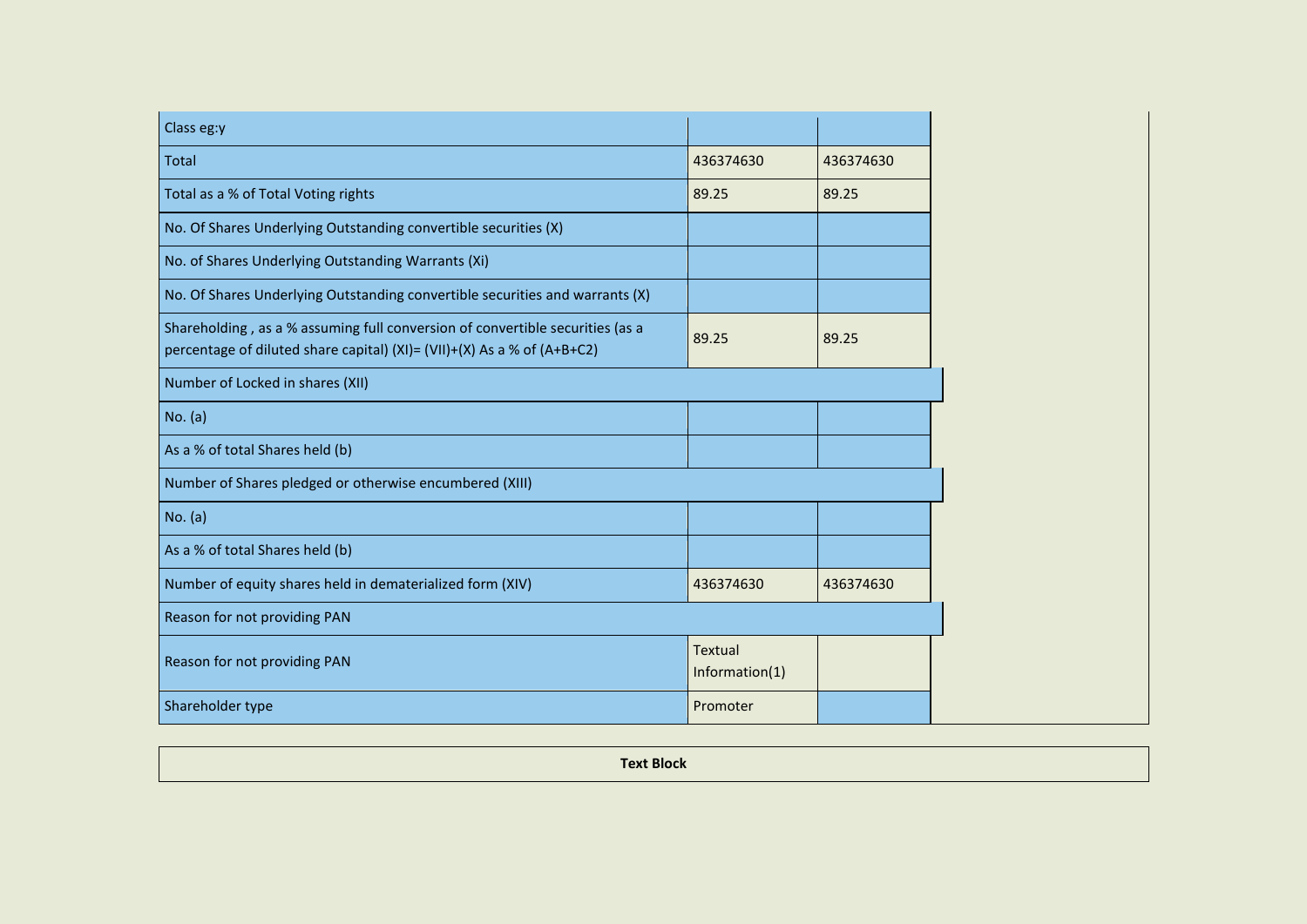| <b>Any Other (specify)</b>                                                                               |                                                   |                          |  |  |
|----------------------------------------------------------------------------------------------------------|---------------------------------------------------|--------------------------|--|--|
| Searial No.                                                                                              | $\mathbf{1}$                                      |                          |  |  |
| Category                                                                                                 | <b>National Investment Fund</b>                   |                          |  |  |
| Category / More than 1 percentage                                                                        | More than 1 percentage of<br>shareholding         | Click here to<br>go back |  |  |
| Name of the Shareholders (I)                                                                             | <b>Special National</b><br><b>Investment Fund</b> |                          |  |  |
| <b>PAN (II)</b>                                                                                          |                                                   | Total                    |  |  |
| No. of the Shareholders (I)                                                                              | $\mathbf{1}$                                      | 0                        |  |  |
| No. of fully paid up equity shares held (IV)                                                             | 10765076                                          | 0                        |  |  |
| No. Of Partly paid-up equity shares held (V)                                                             |                                                   |                          |  |  |
| No. Of shares underlying Depository Receipts (VI)                                                        |                                                   |                          |  |  |
| Total nos. shares held $(VII) = (IV)+(V)+(VI)$                                                           | 10765076                                          | $\mathbf 0$              |  |  |
| Shareholding as a % of total no. of shares (calculated as per SCRR, 1957) (VIII)<br>As a % of $(A+B+C2)$ | 2.2                                               | $\mathbf 0$              |  |  |
| Number of Voting Rights held in each class of securities (IX)                                            |                                                   |                          |  |  |
| Class eg: X                                                                                              | 10765076                                          | $\mathbf 0$              |  |  |
| Class eg:y                                                                                               |                                                   |                          |  |  |
| Total                                                                                                    | 10765076                                          | 0                        |  |  |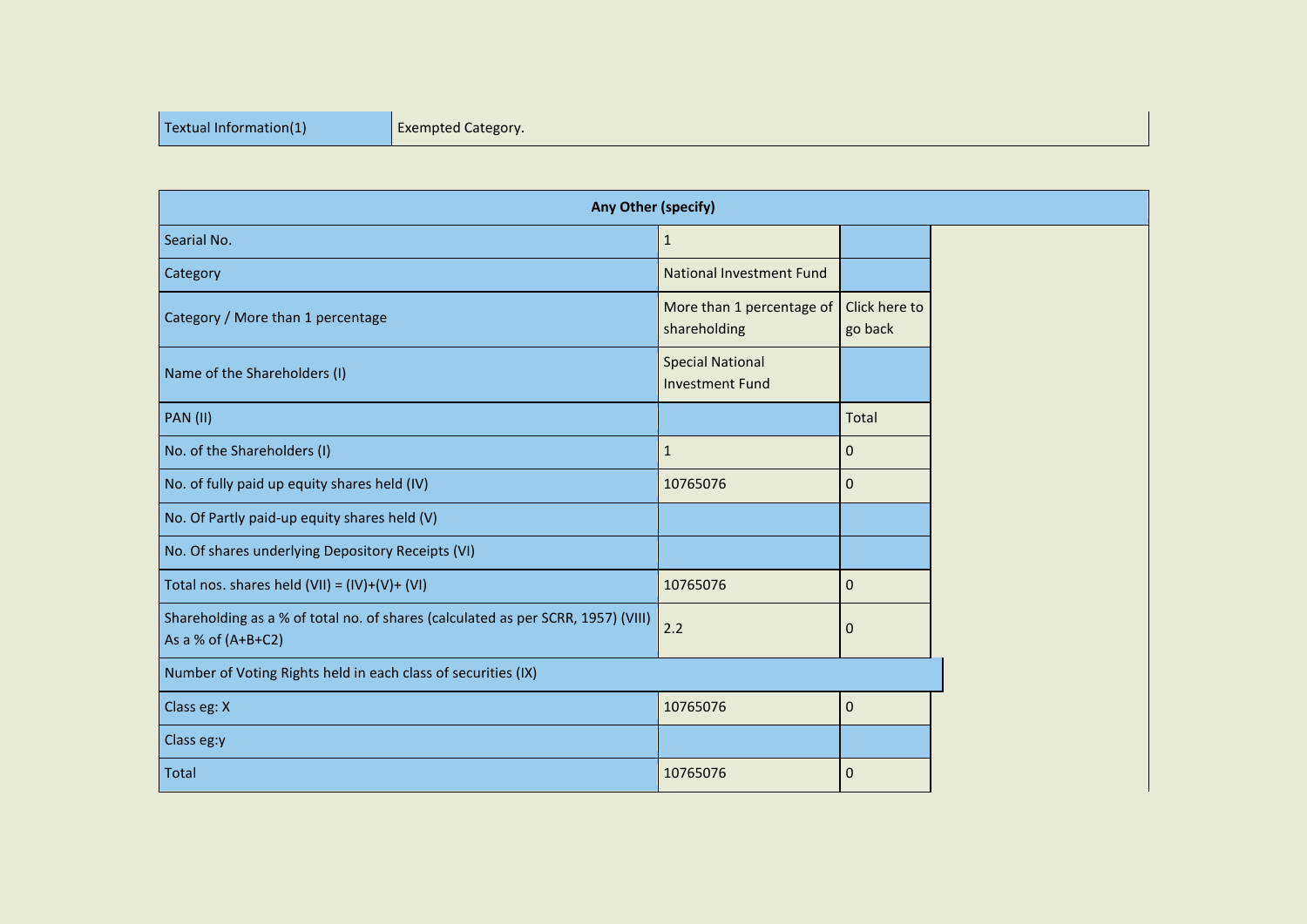| Total as a % of Total Voting rights                                                                                                                      | 2.2                    | $\mathbf 0$ |
|----------------------------------------------------------------------------------------------------------------------------------------------------------|------------------------|-------------|
| No. Of Shares Underlying Outstanding convertible securities (X)                                                                                          |                        |             |
| No. of Shares Underlying Outstanding Warrants (Xi)                                                                                                       |                        |             |
| No. Of Shares Underlying Outstanding convertible securities and Warrants<br>(X)                                                                          |                        |             |
| Shareholding, as a % assuming full conversion of convertible securities (as a<br>percentage of diluted share capital) (XI)= (VII)+(X) As a % of (A+B+C2) | 2.2                    | $\mathbf 0$ |
| Number of Locked in shares (XII)                                                                                                                         |                        |             |
| No. (a)                                                                                                                                                  |                        |             |
| As a % of total Shares held (b)                                                                                                                          |                        |             |
| Number of equity shares held in dematerialized form (XIV)                                                                                                | 10765076               | $\Omega$    |
| Reason for not providing PAN                                                                                                                             |                        |             |
| Reason for not providing PAN                                                                                                                             | Textual Information(1) |             |

|                        | <b>Text Block</b>         |
|------------------------|---------------------------|
| Textual Information(1) | <b>Exempted Category.</b> |

| Any Other (specify) |                            |  |
|---------------------|----------------------------|--|
| Searial No.         |                            |  |
| <b>Category</b>     | <b>Bodies</b><br>Corporate |  |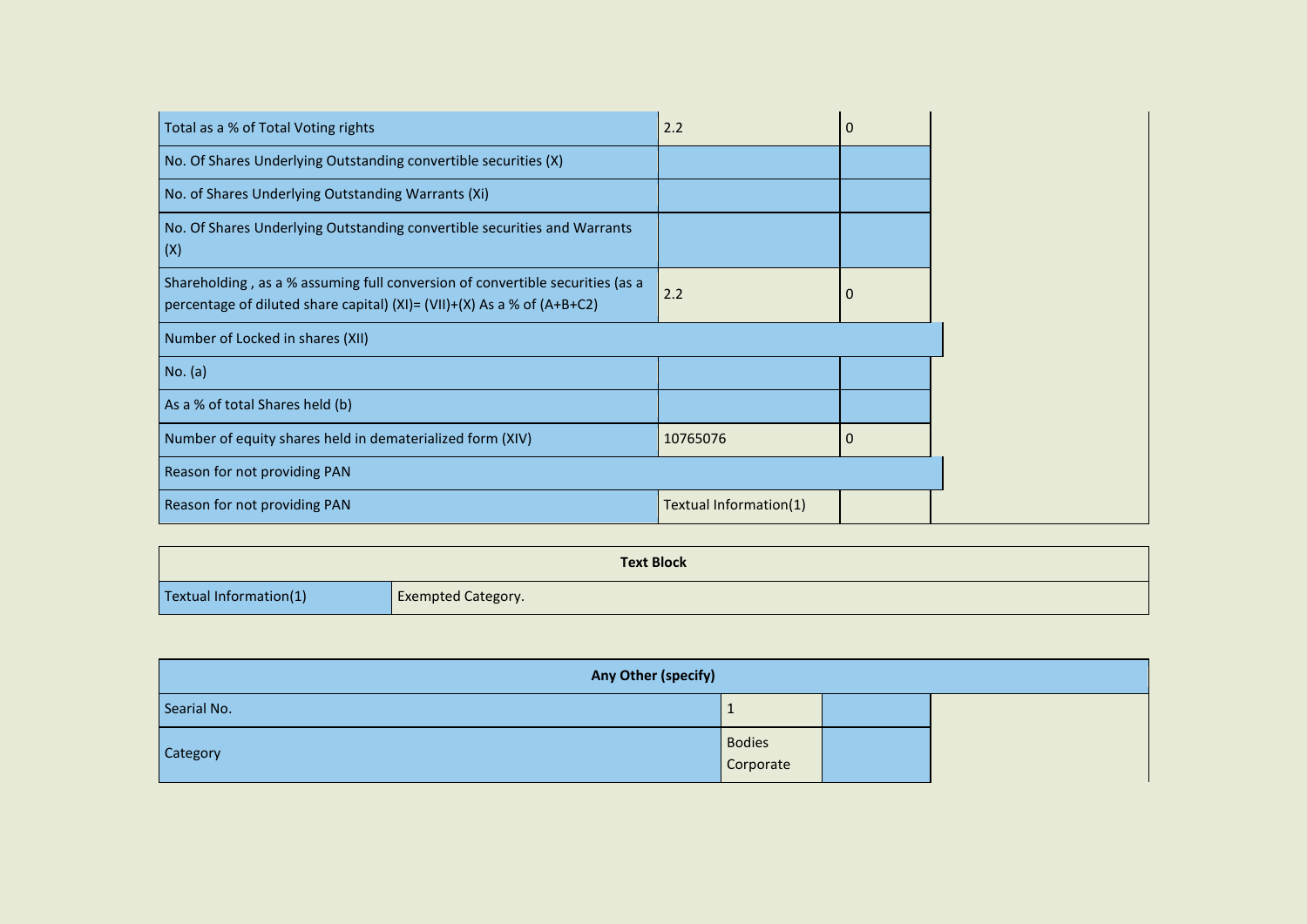| Category / More than 1 percentage                                                                                                                        | Category |                          |
|----------------------------------------------------------------------------------------------------------------------------------------------------------|----------|--------------------------|
| Name of the Shareholders (I)                                                                                                                             |          | Click here to<br>go back |
| <b>PAN (II)</b>                                                                                                                                          |          | Total                    |
| No. of the Shareholders (I)                                                                                                                              | 454      | 454                      |
| No. of fully paid up equity shares held (IV)                                                                                                             | 2117263  | 2117263                  |
| No. Of Partly paid-up equity shares held (V)                                                                                                             |          |                          |
| No. Of shares underlying Depository Receipts (VI)                                                                                                        |          |                          |
| Total nos. shares held $(VII) = (IV)+(V)+(VI)$                                                                                                           | 2117263  | 2117263                  |
| Shareholding as a % of total no. of shares (calculated as per SCRR, 1957) (VIII) As a % of<br>$(A+B+C2)$                                                 | 0.43     | 0.43                     |
| Number of Voting Rights held in each class of securities (IX)                                                                                            |          |                          |
| Class eg: X                                                                                                                                              | 2117263  | 2117263                  |
| Class eg:y                                                                                                                                               |          |                          |
| <b>Total</b>                                                                                                                                             | 2117263  | 2117263                  |
| Total as a % of Total Voting rights                                                                                                                      | 0.43     | 0.43                     |
| No. Of Shares Underlying Outstanding convertible securities (X)                                                                                          |          |                          |
| No. of Shares Underlying Outstanding Warrants (Xi)                                                                                                       |          |                          |
| No. Of Shares Underlying Outstanding convertible securities and No. Of Warrants (Xi)<br>(a)                                                              |          |                          |
| Shareholding, as a % assuming full conversion of convertible securities (as a<br>percentage of diluted share capital) (XI)= (VII)+(X) As a % of (A+B+C2) | 0.43     | 0.43                     |